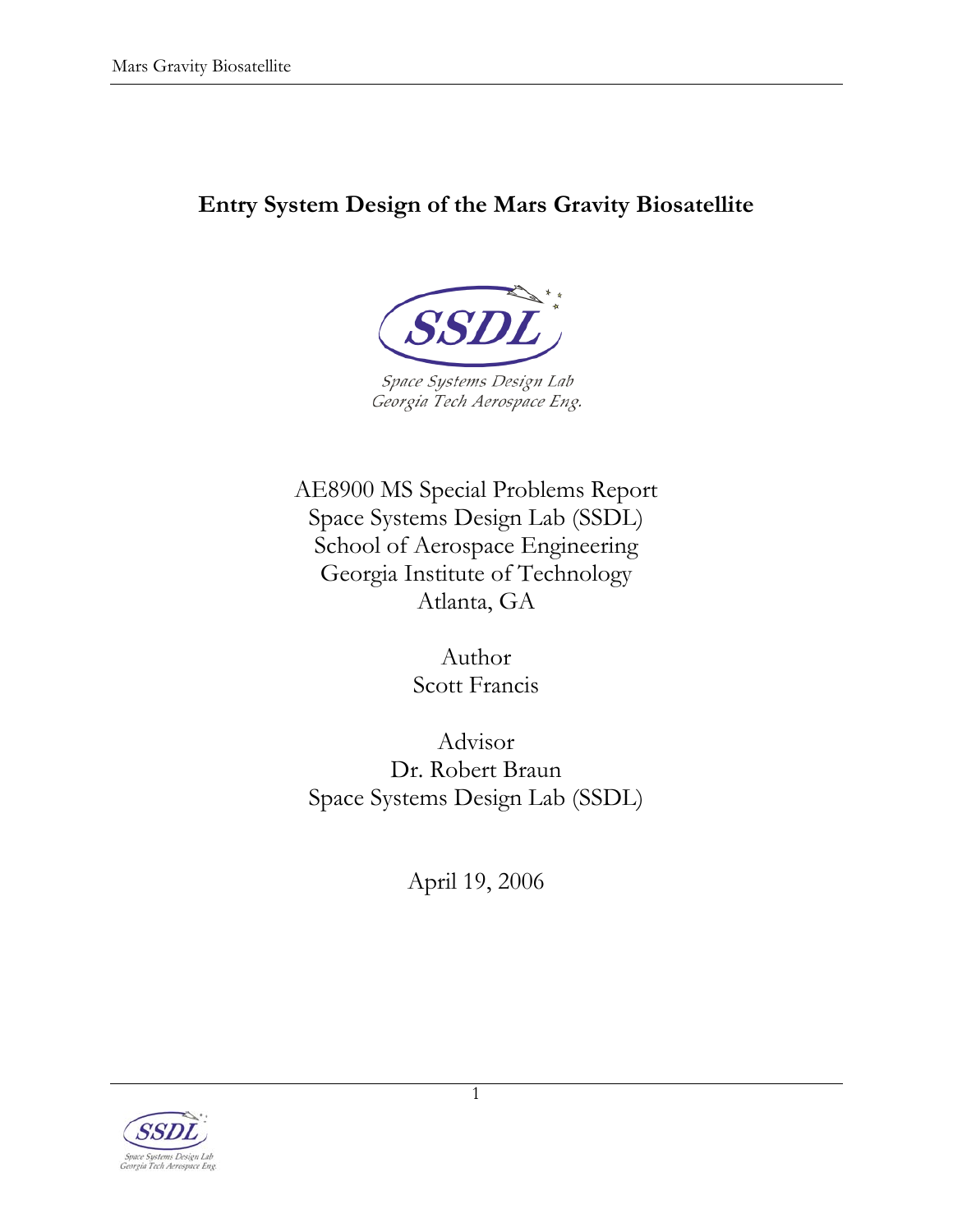## **Entry System Design of the Mars Gravity Biosatellite**

S. R. Francis<sup>\*</sup> and R. D. Braun<sup>†</sup> *Georgia Institute of Technology, Atlanta, GA, 30332*

**The Mars Gravity Biosatellite will be launched to low Earth orbit and will study the effects of partial gravity on mammalian physiology. The entry vehicle will return 15 live mice to the Earth's surface from low Earth orbit, landing in the Woomera Prohibited Area in central South Australia. This study establishes a baseline for the entry, descent, and landing system through the comparison of various concepts. The Discoverer capsule from the military's Corona program of the 1950's and 60's is chosen over other concepts as the baseline aeroshell after an analysis of static stability and payload requirements for this mission. A nominal trajectory is developed based on science requirements, the safety of the mice, and payload recovery requirements. A sensitivity study is performed on the entry trajectory to determine the effects various parameters have on the nominal entry and a Monte Carlo dispersion analysis is used to establish a 3-σ landing ellipse, which fits within the boundaries of the Woomera Prohibited Area. A discussion of potential de-orbit propulsive devices is given in relation to the required de-orbit ∆V. A 16 m parachute is chosen as the baseline due to the resulting 4.8 m/s ground impact velocity and a crushable aluminum foam is chosen as a means to attenuate the shock of ground impact.** 

#### **Nomenclature**

 $\alpha$  = angle of attack  $C_D$  = drag coefficient  $C_L$  = lift coefficient  $C_m$  = moment coefficient *d*<sup>α</sup>  $\frac{dC_m}{dt}$  = derivative of moment coefficient with respect to angle of attack

#### **I. Introduction**

HE Mars Gravity Biosatellite mission is designed to study the effects of partial gravity on the skeletal, THE Mars Gravity Biosatellite mission is designed to study the effects of partial gravity on the skeletal, muscular, and vestibular systems of mammals. It intends to begin to fill the gap of knowledge that exists between the nominal physiological effects of being exposed to 1 g and the negative effects of 0 g such as rapid bone and muscle loss. This knowledge is crucial as we begin to plan to have a permanent human presence on the surface of the moon, and eventually Mars. The biosatellite will carry 15 mice into Low Earth Orbit (LEO) and will then be spun up to create artificial gravity equal to 0.38 g, simulating the gravity on the surface of Mars. After five weeks in orbit, the system will perform a de-orbit burn and the Entry Vehicle (EV) will detach from the spacecraft bus and perform an atmospheric entry, ultimately landing by parachute and crushable system in the Woomera Prohibited Area (WPA) in South Australia. The EV will perform a completely passive entry and therefore must rely on its spin and aerodynamics to maintain its stability throughout the entire re-entry process. Upon landing, the mice will be recovered within two hours and studied.

The objective of this study is to identify a baseline Entry, Descent, and Landing (EDL) sequence that will maximize robustness and minimize complexity while staying within the bounds of the science requirements and the physical limitations of the mice. Conceptual trade studies are performed to determine the best options for aeroshell, Thermal Protection System (TPS), and landing system and a nominal trajectory is modeled. A parachute is sized based on the desired ground impact velocity and various de-orbit propulsion options are considered based on the required ∆V. A Monte Carlo dispersion analysis is conducted to determine the effects of off-nominal conditions

 <sup>\*</sup> Graduate Research Assistant, School of Aerospace Engineering, 270 Ferst Dr., AIAA Student Member

<sup>†</sup> Associate Professor, School of Aerospace Engineering, 270 Ferst Dr., AIAA Associate Fellow.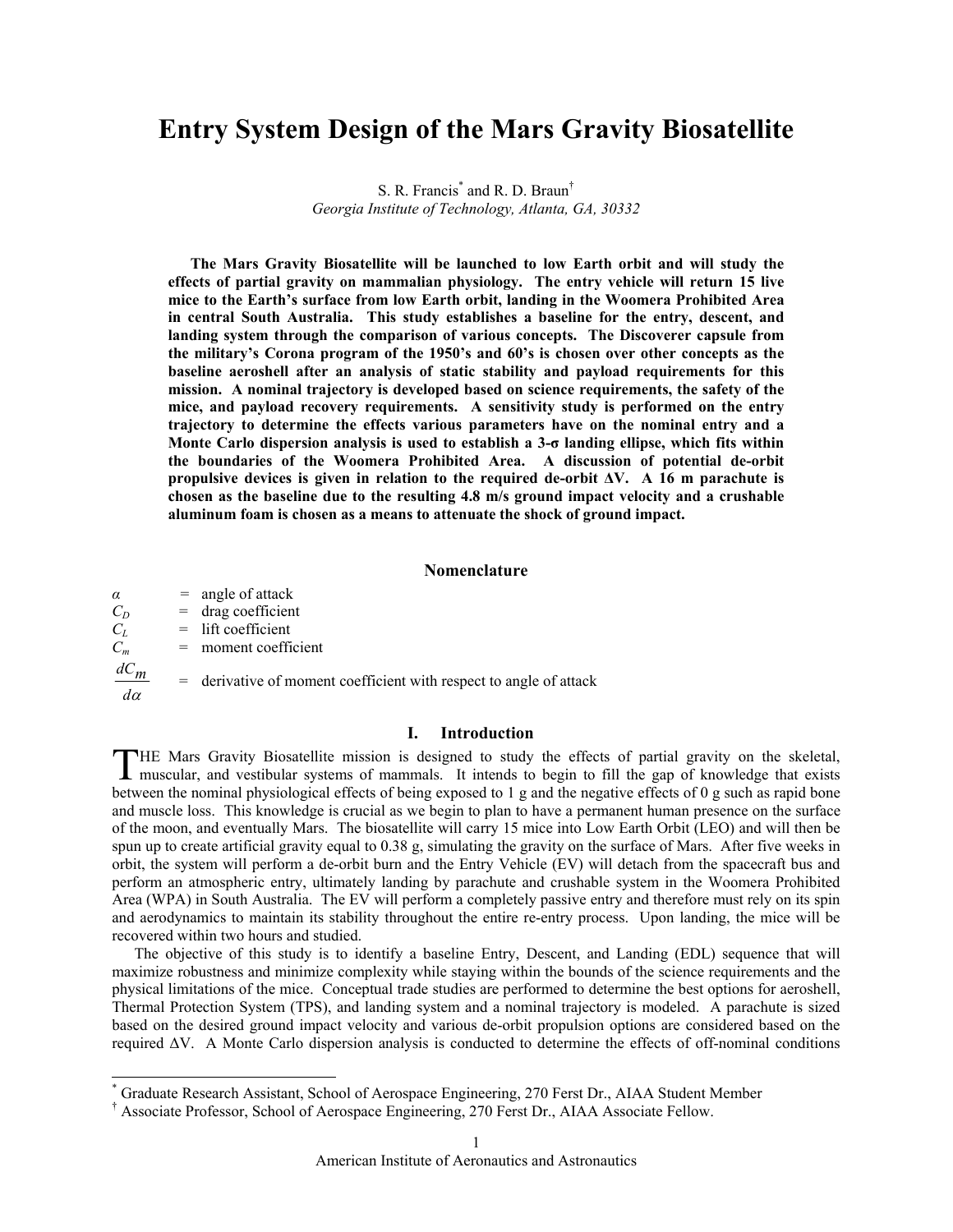during entry and to determine a 3- σ landing ellipse which must fit within the boundaries of the WPA and be small enough to guarantee the recovery of the payload within two hours of landing. The sensed acceleration within the EV during the EDL sequence is of particular interest due to the fragility of the mice and the mission science requirements.

## **II. Analysis**

#### **A. Aerodynamics**

The aerodynamics of three aeroshell concepts was modeled in the Aerodynamic Preliminary Analysis System (APAS) software. The modified Newtonian analysis technique was used to compare the aerodynamic coefficients of the Discoverer, Stardust, and Genesis entry vehicle shapes. Each of these shapes has Earth-entry heritage and has had a great deal of analysis performed on it. Each vehicle was scaled to fit within the payload fairing of the Falcon I, the nominal launch vehicle for the mission, with a maximum inner diameter of 1.3 m. The modified Newtonian analysis was used to approximate the aerodynamics of the aeroshells through all Mach numbers and flight regimes. Although the modified Newtonian technique is less accurate at low Mach numbers, it was still used as a first order approximation for the aerodynamic coefficients. The APAS model of each vehicle geometry is shown in Figure 1 along with its internal volume.



**Figure 1. APAS models of the (a) Discoverer, (b) Stardust, and (c) Genesis capsules (to scale) with internal volumes for each geometry.** 

Once the aerodynamic analysis was performed, the static stability of each geometry was analyzed by comparing pitching moment stability ( $dC<sub>m</sub>/d\alpha$ ) at the nominal 0<sup>°</sup> angle of attack. The derivatives were computed for each geometry at various Center of Gravity (CG) locations to understand the benefits and limits of each geometry. The stability analysis was performed at  $M = 10$ . Dynamic instabilities were not addressed in this study.

#### **B. Trajectory**

The trajectory analysis is performed using the three degree-of-freedom version of the Program to Optimize Simulated Trajectories (POST), which integrates the translational equations of motion. POST has been validated through the reconstruction of the Mars Pathfinder atmospheric entry<sup>1</sup> and was also used for the Stardust<sup>2</sup> and Genesis<sup>3</sup> entries. The simulation begins with an instantaneous de-orbit  $\Delta V$  from the nominal, circular, 31.5°, 380 km orbit and proceeds to the instant before ground impact.  $C_D$  values are taken from the APAS results and  $C_L$  is set to zero as all three geometries utilize a purely ballistic entry. The model includes the non-instantaneous deployment of both a supersonic drogue parachute and a main parachute and uses 1976 standard atmosphere data.

During the entry there are many sources of uncertainty that can lead to variations from the nominal entry trajectory. Such uncertainties exist in variables such as de-orbit ∆V, the point in space where the de-orbit burn is performed, aerodynamic coefficients, and atmospheric property predictions. As a result, it is necessary to assess the trajectory given the range of uncertainties. For this first-order study, 8 sources of potential uncertainty were identified and the extent of uncertainty of each variable was estimated. These uncertainties are listed in Table 1 with 3-σ variances.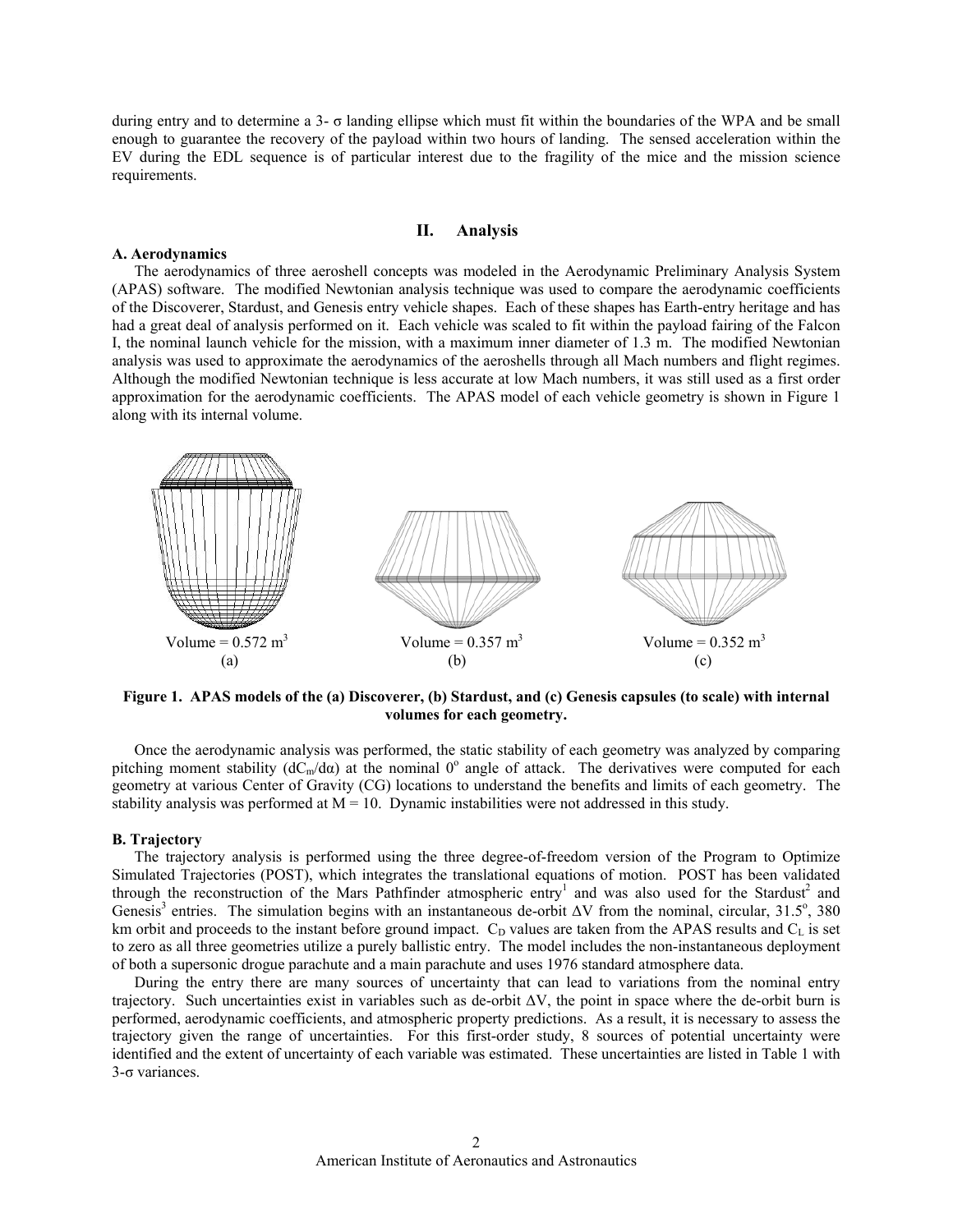| Table 1. Mission uncertainties. |  |  |
|---------------------------------|--|--|
|---------------------------------|--|--|

| Uncertainty                | $3-\sigma$ Variance |
|----------------------------|---------------------|
| Mass                       | $\pm 0.5$ kg        |
| True Anomaly Angle         | $\pm 0.0651$ deg    |
| De-orbit $\Delta V$        | $\pm 1$ m/s         |
| CD                         | $\pm 10\%$          |
| Drogue CD                  | $\pm 10\%$          |
| Drogue Deploy Mach Number  | $\pm 10\%$          |
| <b>Atmospheric Density</b> | $\pm$ 30 %          |
| <b>Inclination Angle</b>   | $\pm$ 0.1 deg       |

The true anomaly angle dispersion represents an uncertainty of  $\pm 1$  second in where in its orbit the spacecraft performs the ∆V. The dispersion in inclination is used to model an uncertainty in the exact direction of the ∆V burn. Inclination was dispersed due to the way in which the trajectory model implements an instantaneous ∆V parallel to the spacecraft's velocity vector. This term is the only dispersion that introduces an uncertainty out of the plane of the spacecraft orbit. Mass and drag coefficient variances were taken from those used by Desai, et al for the entry dispersion analysis for the Stardust mission. The 10% uncertainty is conservative in the hypersonic regime but was used due to the decreased accuracy of the modified Newtonian analysis technique in lower-velocity regimes. A Gaussian distribution was used for each input.

## **C. TPS Sizing**

A preliminary estimation is made for the required TPS size and mass. The convective heating environment is approximated within POST using Chapman's relation<sup>4</sup> and the radiative heating environment is approximated using the Tauber-Sutton formulation<sup>5</sup>. The TPS sizing is an approximate solution using the heat of ablation to predict recession. A transient, one-dimensional finite difference heat transfer calculation is used, accounting for the material decomposition by allowing the density, thermal conductivity, and specific heat to vary with temperature and material char state<sup>6</sup>. The finite-difference solution does not include pyrolysis gas energy absorption through the material. The TPS sizing assumes a constant TPS thickness and is done based on stagnation point heating, and thus in general, will predict a higher-than-necessary mass for TPS since in practice the TPS can be manufactured as a variable thickness solution. Two different TPS materials including Phenolic-Impregnated Ceramic Ablator (PICA) and Super Light-weight Ablator 561 (SLA 561) are sized and compared to determine the best option for this mission.

#### **D. Landing System**

A simple model was used to approximate the required size of a crushable system in which an energy balance equates the kinetic energy of the EV at impact with the energy dissipated in the crushable. A maximum g-loading is specified and along with the vehicle mass and crush strength of the material it is used to determine the required area of the crushable column. An airbag system is also considered and is sized based on a historical comparison to the Mars Exploration Rovers' airbag system.

## **III. Results and Discussion**

## **A. Choice of Aeroshell**

The relative static stability of the aeroshells considered was a major factor in the decision of which geometry to use as the mission baseline. If one geometry offered superior stability characteristics it would be strongly considered as it could increase the robustness of the entry sequence and the probability of mission success. Another major consideration is the packing of the payload in each geometry. The nature of the mission places strict requirements on the placement of the mice within the aeroshell and their position with respect to the spin axis of the spacecraft. To ensure a controlled experiment, each mouse must have an identical situation to the other mice, with its feet the precise distance from the spin axis to replicate 0.38 g.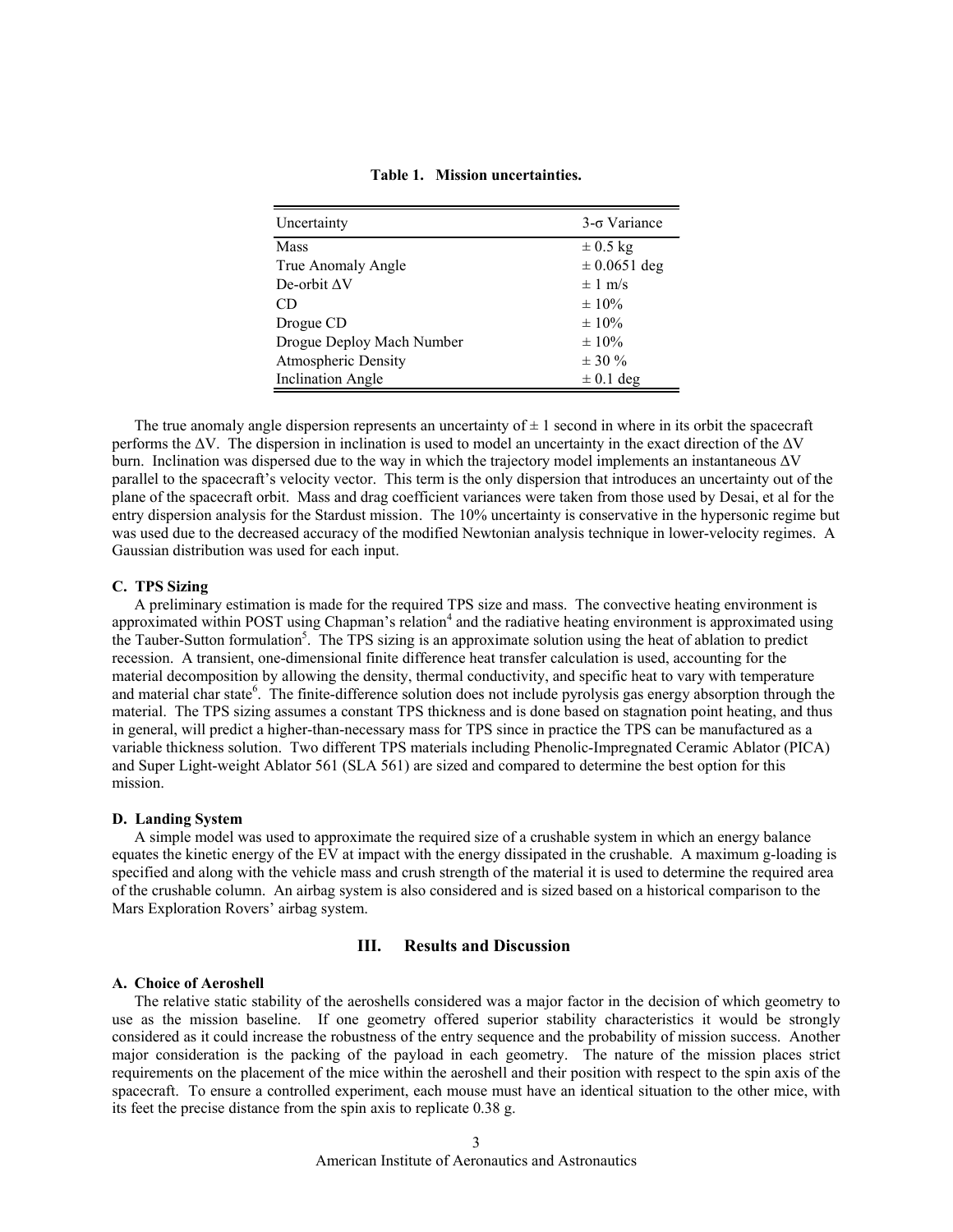The results of the stability study are shown in Figure 2.



**Figure 2. Static pitch stability comparison for each aeroshell.** 

0

In the figure, the x-axis represents the axial distance of the CG from the nose of the vehicle. The more negative the value of  $dC_m/d\alpha$ , the faster the aeroshell will re-orient itself to an angle of attack of 0° if it is perturbed. Positive values of  $dC_m/d\alpha$  indicate a static instability. As shown, the Discoverer capsule is more stable than the other two capsules when the CG is close to the nose, but eventually becomes less stable as the CG is moved backward. The position of the data points shown in Figure 2 with respect to each vehicle is shown in Figure 3.



**Figure 3. CG positions corresponding to the stability study for (a) Discoverer, (b) Stardust, and (c) Genesis.** 

American Institute of Aeronautics and Astronautics 4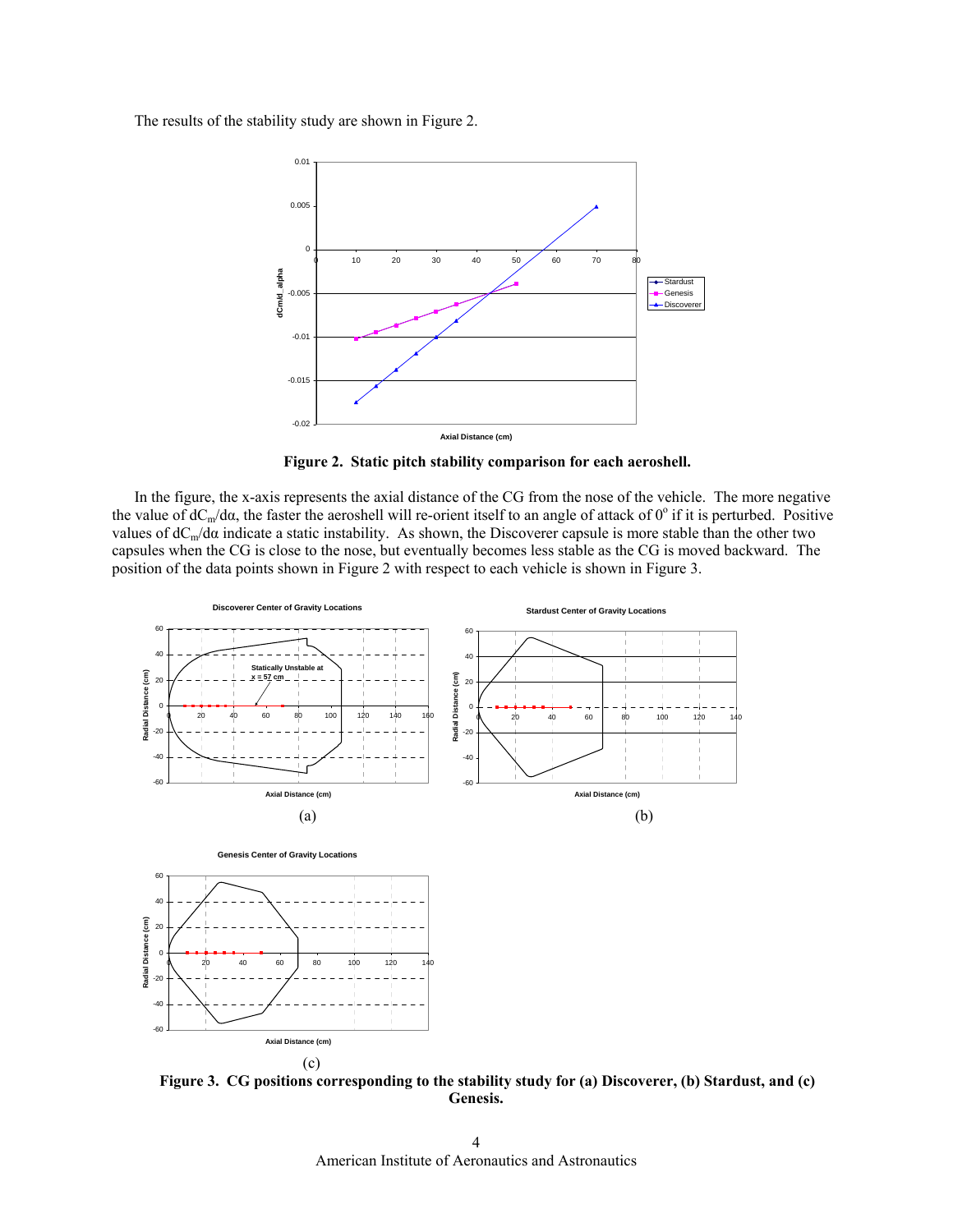As shown in Figure 3 (a), the Discoverer capsule will become statically unstable if the CG is located more than 57 cm behind the nose of the vehicle.

It should be noted that the modified Newtonian approximation of the aerodynamics has an effect on the stability analysis which involves some inaccuracies. For example, the current study implies that the Stardust capsule would be statically stable regardless of the location of the CG within the geometry, but Mitcheltree, et al have documented that the capsule experiences a static instability in the free-molecular flow regime when the CG is located 0.283 body diameters back from the nose<sup>7</sup>. With the current scale of the Stardust geometry this would correspond to a CG location located approximately 31 cm behind the nose. Free-molecular and non-equilibrium aerodynamic effects are neglected in this analysis. It is assumed that the relative stability of each geometry given by modified Newtonian techniques is accurate.

In assessing each shape's capability to house the payload, the Discoverer capsule has a distinct advantage. Because the spacecraft will be spinning and the mice will be pulled away from the spin axis, it is desirable to have as much of the outside of the container as possible parallel to the spin axis to give the mice a flat cage floor to stand on. This concept is visualized in Figure 4.



**Figure 4. The position of the cages with respect to the side walls of the aeroshell for (a) Stardust and (b) Discoverer (to scale).** 

As shown in the sketch in Figure 4(a), the cage floor in the Stardust capsule needs to be approximately 13 cm inward from the maximum diameter of the vehicle compared to the relatively flat sides of the Discoverer capsule in Figure 4(b), against which the cage floor can almost sit flush. There is a significant portion of wasted space in the Stardust configuration between the cage floor and the shoulder of the aeroshell. Since the volume of the Stardust capsule is lower than the Discoverer capsule (as shown in Figure 1) and it cannot hold the payload as efficiently, the Discoverer capsule is determined to have the more favorable shape for the payload. The Genesis capsule, a sphere cone similar to Stardust, has the same packing problems as the Stardust geometry when compared to the Discoverer capsule.

Due to its comparable stability and superior shape for the science mission, the Discoverer capsule was chosen as the baseline for this mission.

#### **B. Nominal Trajectory**

The nominal trajectory for the EV targets a point at -30° latitude, 134° longitude, which is within the WPA in Australia. The entry begins with a 120 m/s de-orbit burn, which occurs over central Africa. At atmospheric interface (125 km altitude), the EV is flying at a relative flight path angle of  $-1.7^\circ$  and is traveling at a relative velocity of approximately 7460 m/s. During entry, the EV reaches a peak deceleration of 7.8 Earth g's and a peak convective stagnation point heat rate of 172 W/cm<sup>2</sup>. The EV deploys a 0.828 m drogue chute at Mach 1.2 which aids in maintaining stability throughout the transonic and subsonic regimes. The 16 m main parachute is deployed at an altitude of 914 m and the EV descends to the ground and impacts at 4.8 m/s.

The 120 m/s de-orbit ∆V was chosen as a compromise between high g-loading and mass vs. a large amount of time in weightlessness and a large landing ellipse. Since the trajectory simulation begins with the de-orbit burn, the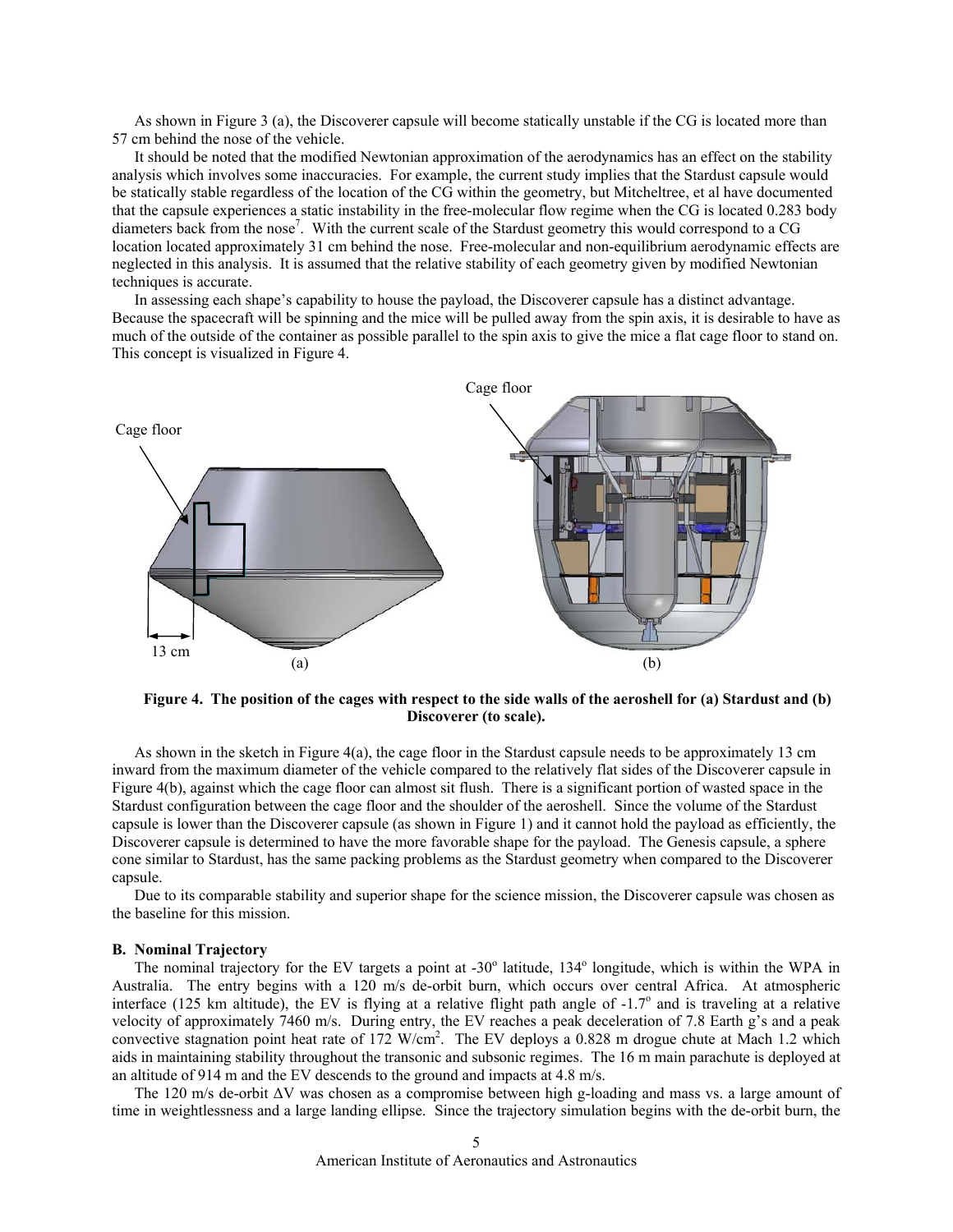∆V is the input that the user can vary that will affect the flight path angle at atmospheric interface. The results of a de-orbit ∆V trade study are shown in Table 2.

| De-Orbit $\Delta V$ (m/s)     | 80                 | 100     | 120     | 140     | 160     | 180     | 200     | 220     | 240     | 260     |
|-------------------------------|--------------------|---------|---------|---------|---------|---------|---------|---------|---------|---------|
| Entry Flight Path Angle (deg) | $-0.64$ (skip out) | $-1.35$ | $-1.81$ | $-2.17$ | $-2.49$ | $-2.77$ | $-3.02$ | $-3.26$ | $-3.49$ | $-3.70$ |
| Peak Deceleration (g)         | N/A                | 7.6     | 7.8     | 8.2     | 8.6     | 9.1     | 9.6     | 10.1    | 10.6    | 11.0    |
| Peak Heat Rate $(W/cm2)$      | N/A                | 152     | 172     | 187     | 198     | 207     | 214     | 221     | 226     | 231     |
| Time in $< 0.1$ g (min)       | N/A                | 34.1    | 29.0    | 25.9    | 23.7    | 22.0    | 20.6    | 19.5    | 18.6    | 17.7    |
| Propellant Mass (kg)          | N/A                | 13.3    | 16.0    | 18.7    | 21.5    | 24.3    | 27.1    | 29.9    | 32.7    | 35.6    |

**Table 2. Effects of de-orbit ∆V on various entry parameters.** 

As the ∆V increases, the entry flight path angle becomes steeper, resulting in a higher peak heat rate and higher peak g-loading. This increases the mass of the system (extra propellant for the extra ∆V and extra TPS to account for the higher peak heat rate) and eventually hits a g-load boundary defined by the science team for the safety of the mice. As the ∆V decreases, the entry flight path angle becomes shallower, resulting in increased time in zero gravity and thus possibly compromising the science mission. The shallower entry flight path angle also results in more uncertainty in the downrange of the vehicle, increasing the size of the landing footprint and potentially increasing the amount of time it takes to find the capsule once it lands. Both the 240 and 260 m/s cases violate the acceleration duration limits from the science requirements. The 120 m/s case was chosen as the baseline due to its relatively low peak heat rate of 172 W/cm<sup>2</sup>. It is estimated that above approximately 170 W/cm<sup>2</sup> a heavier, more durable TPS material will be needed. This case is also favorable because of its relatively low propellant requirement, assuming an Isp of 270 sec. Once a constraint has been put on the size of the landing ellipse, however, this trade study may need to be revisited if the baseline landing ellipse is too large.

Table 3 shows the time spent in certain acceleration ranges compared to the maximum specimen limits.

| Acceleration Magnitude (g) | Max.<br>Acceleration Duration | Actual Acceleration Duration |
|----------------------------|-------------------------------|------------------------------|

**Table 3. Nominal acceleration durations compared to maximum allowable from science requirements.** 

| Acceleration Magnitude (g) | Max. Acceleration Duration | <b>Actual Acceleration Duration</b> |
|----------------------------|----------------------------|-------------------------------------|
| >15                        | $0.5 \text{ sec}$          | 0 <sub>sec</sub>                    |
| >10.5                      | 5 sec                      | 0 <sub>sec</sub>                    |
| > 9.75                     | $30 \text{ sec}$           | 0 <sub>sec</sub>                    |
| > 9                        | 1 min                      | $0 \text{ min}$                     |
| > 7.5                      | $2 \text{ min}$            | $0.3 \text{ min}$                   |
| > 6                        | 3 min                      | $0.7 \text{ min}$                   |
| > 5                        | 4 min                      | $1.0 \text{ min}$                   |
| > 4.5                      | 7 min                      | $1.2 \text{ min}$                   |
| > 3.75                     | $10 \text{ min}$           | $1.5 \text{ min}$                   |
| $>$ 3                      | $20 \text{ min}$           | $1.7 \text{ min}$                   |
| >1                         | $>$ 20 min                 | $3.0 \text{ min}$                   |

As shown, the nominal trajectory has accelerations well within the limits of the maximum allowable.

There is also a science requirement that during the 24 hours preceding the landing, the maximum cumulative exposure of the mice to accelerations below 0.1 g shall not exceed 90 minutes. With the nominal trajectory, there is a total of 29 min spent in less than 0.1 g, allowing sufficient time for any on-orbit EDL preparation that must occur after the spacecraft is spun-down. As shown in Figure 5, there is also a spike in the g-loading upon the deployment of the drogue chute at approximately 1980 sec, but the magnitude and duration is negligible compared to the deceleration from aerodynamic loading.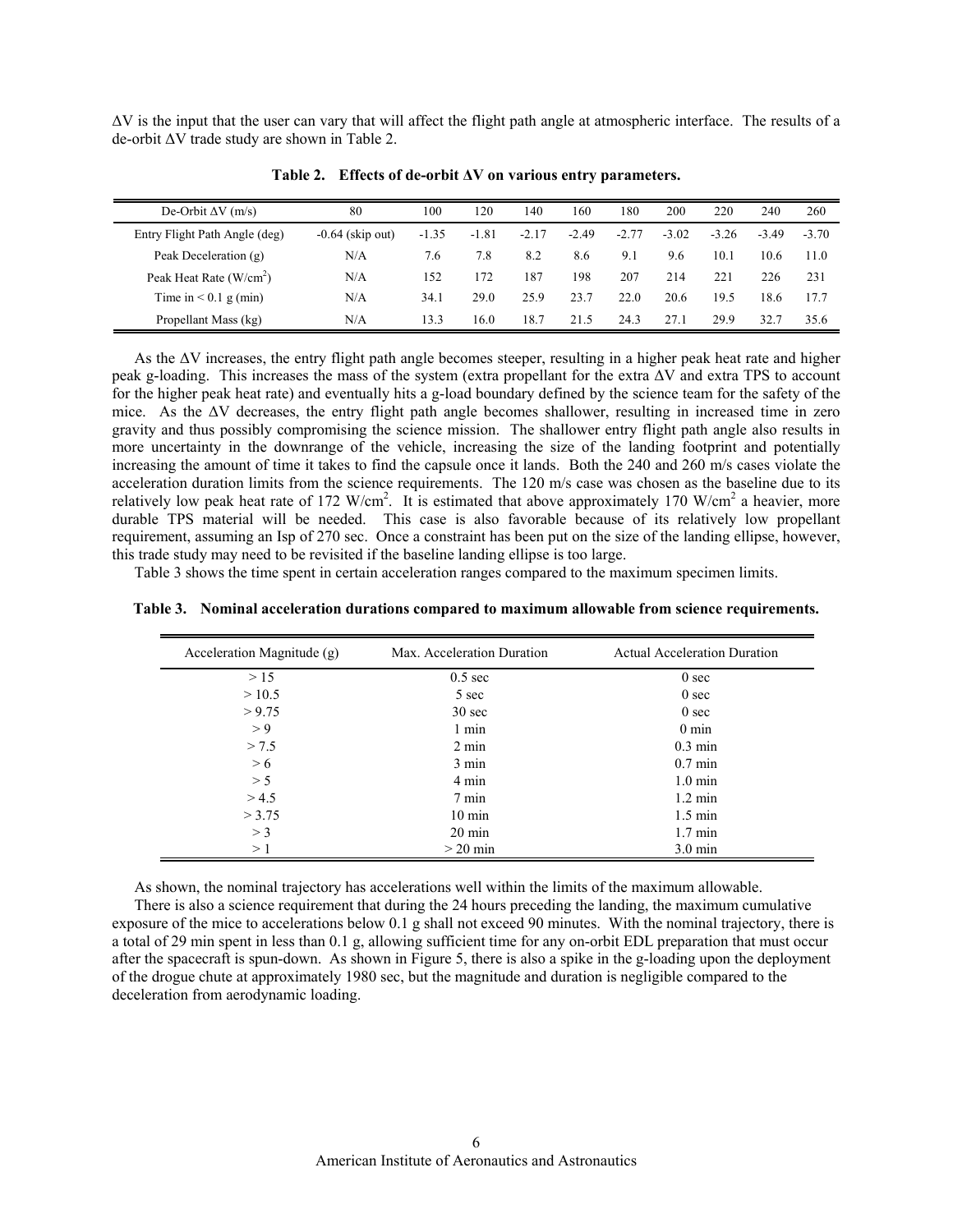

**Figure 5. Deceleration over time for the nominal trajectory.** 

Figure 6 shows the nominal altitudes for the drogue and main parachute deployments.



**Figure 6. Nominal mission parachute deployment sequence.** 

The drogue deployment trigger was set at  $M = 1.2$  and the main deployment trigger was set at an altitude of 914 m. In practice, both of these triggers will most likely be timers which deploy the chute a certain amount of time after a certain g load is reached. Deployment uncertainty was not included in this study to simplify the simulation, but should be implemented in future, higher fidelity simulations as it is another source of uncertainty. As mentioned, the drogue is released supersonically to help maintain stability through the transonic and subsonic regimes. The altitude trigger on the main chute was set relatively low to decrease the size of the landing ellipse, allowing for quick retrieval by the recovery team upon landing.

#### **C. Sensitivity Study**

A sensitivity study was performed to determine the magnitude of the effect of changing certain inputs on the nominal entry trajectory. The results are summarized in Table 4, Table 5, and Table 6.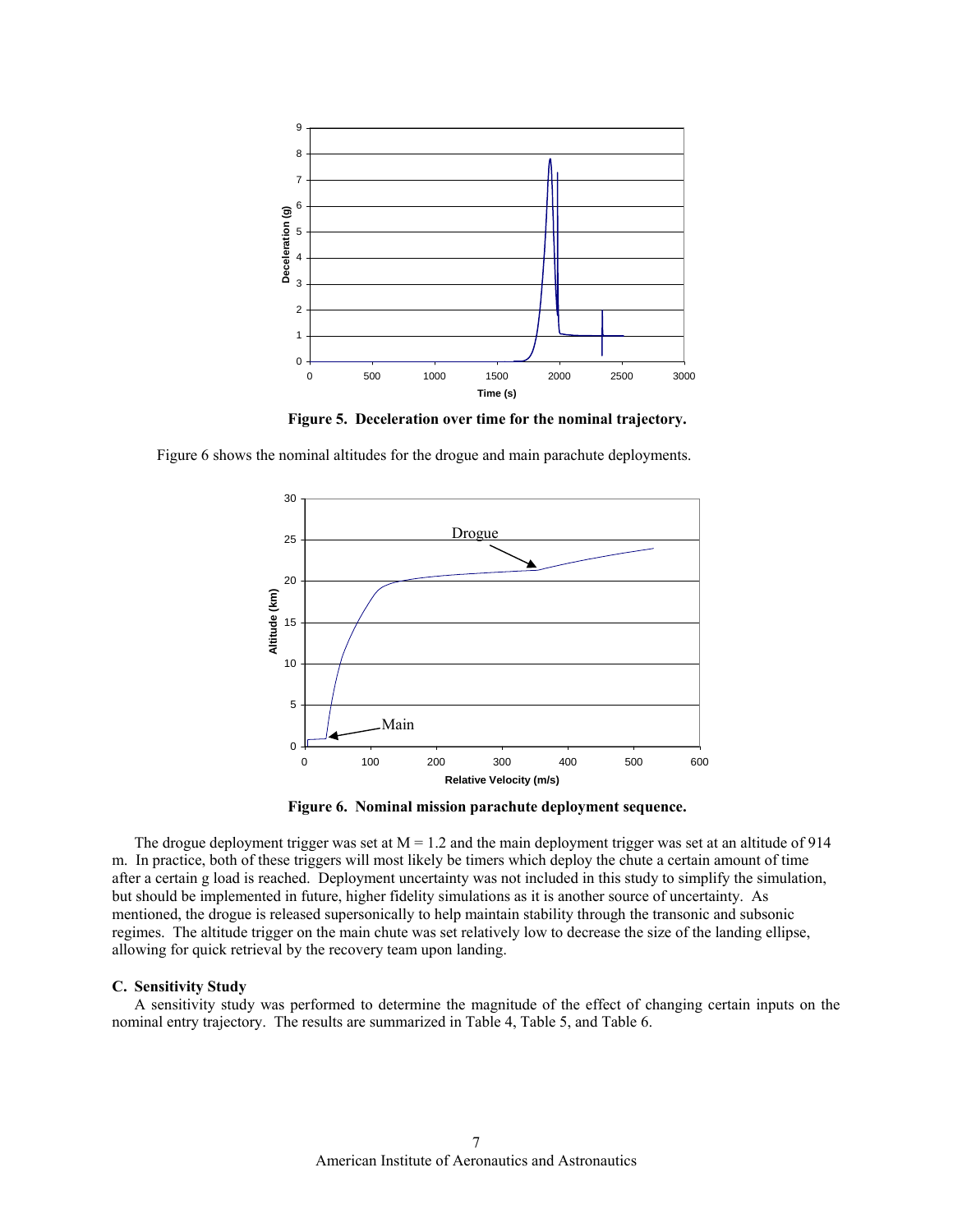| Sensitivity                 | $\Delta$ Latitude (deg) | $\Delta$ Longitude (deg) | $\Delta$ Peak Deceleration (g) | % $\Delta$ |
|-----------------------------|-------------------------|--------------------------|--------------------------------|------------|
| $Mass + 10 kg$              | 0.0205                  | 0.1264                   | 0.030                          | 0.390      |
| $\Delta V$ + 10 m/s         | $-1.0590$               | $-8.5796$                | 0.174                          | 2.230      |
| True Anomaly Angle $+1$ deg | $-0.1699$               | $-1.1405$                | 0.000                          | 0.003      |
| Aeroshell $CD + 10\%$       | $-0.0405$               | $-0.2525$                | $-0.052$                       | $-0.667$   |
| Drogue Deploy Mach $#+0.2$  | $-0.0013$               | $-0.0080$                | 0.593                          | 7.589      |
| Drogue $CD + 10\%$          | $-0.0002$               | $-0.0010$                | 0.018                          | 0.229      |
| Inclination $+0.5$ deg      | $-0.4707$               | 0.0978                   | 0.003                          | 0.033      |

**Table 4. Sensitivities of outputs to changes in individual inputs (1).** 

**Table 5. Sensitivities of outputs to changes in individual inputs (2).** 

| Sensitivity                  | $\Delta$ Heat Load (J/cm2) | % $\Delta$ | $\Delta$ Max. Heat Rate (W/cm2) | % $\Delta$ |
|------------------------------|----------------------------|------------|---------------------------------|------------|
| $Mass + 10 kg$               | 6168426                    | 2.5122     | 3.839                           | 2.232      |
| $\Delta V$ + 10 m/s          | -12076979                  | $-4.9185$  | 7.792                           | 4.530      |
| True Anomaly Angle $+$ 1 deg | $-4630$                    | $-0.0019$  | $-0.001$                        | 0.000      |
| Aeroshell $CD + 10\%$        | -11953172                  | $-4.8681$  | $-7.473$                        | $-4.345$   |
| Drogue Deploy Mach $#+0.2$   | $-10431$                   | $-0.0042$  | 0.000                           | 0.000      |
| Drogue $CD + 10\%$           | $-912$                     | $-0.0004$  | 0.000                           | 0.000      |
| Inclination $+0.5$ deg       | 176522                     | 0.0719     | 0.131                           | 0.076      |

**Table 6. Sensitivities of outputs to changes in individual inputs (3).** 

| Sensitivity                | $\Delta$ Downrange (km) | % $\Delta$ | $\Delta$ Ground Impact Velocity (m/s) | $\%$ $\Delta$ |
|----------------------------|-------------------------|------------|---------------------------------------|---------------|
| $Mass + 10 kg$             | 7.16                    | 0.050      | 0.116                                 | 2.400         |
| $\Delta V$ + 10 m/s        | $-876.95$               | $-6.083$   | 0.000                                 | 0.003         |
| True Anomaly Angle + 1 deg | $-0.16$                 | $-0.001$   | 0.000                                 | 0.000         |
| Aeroshell $CD + 10\%$      | $-22.40$                | $-0.155$   | $-0.001$                              | $-0.030$      |
| Drogue Deploy Mach $#+0.2$ | 0.74                    | 0.005      | 0.000                                 | 0.000         |
| Drogue $CD + 10\%$         | 8.52                    | 0.059      | $-0.223$                              | $-4.628$      |
| Inclination $+0.5$ deg     | $-1.26$                 | $-0.009$   | 0.000                                 | 0.001         |

As shown in Table 4, the biggest contributors to the latitude and longitude (and thus the landing footprint) are the de-orbit ∆V, the true anomaly angle (which represents the time uncertainty in the de-orbit burn), and the inclination (which represents uncertainty in the de-orbit burn angle). The ∆V and drogue deployment Mach number also have significant effects on the peak deceleration of the trajectory. The large effect of the drogue deployment Mach number is caused by the chute being opened at higher velocities, thus increasing the opening load above the peak aerodynamic loading. Looking at Table 5, we see that the vehicle mass, ∆V, and aeroshell drag coefficient have the most significant effect on the heating environment, with all three having a significant effect on both the heat load and the heat rate. Looking at Table 6, we see that ∆V has a significant effect on the downrange of the trajectory, with a 10 m/s change (8%) resulting in a 6% change in downrange. None of the other variables considered have a significant effect on downrange. Finally, we see that a change in either the EV mass or the drogue drag coefficient can have an effect on the ground impact velocity. The size and drag coefficient of the main chute will also have a significant effect on the ground impact velocity, and those effects will be considered later.

#### **D. Monte Carlo Analysis**

A Monte Carlo analysis was performed to model the uncertainties in the inputs described in the sensitivity study above. One thousand cases were run with random variations to the inputs to determine a 3-σ landing ellipse. The ellipse is shown in Figure 7.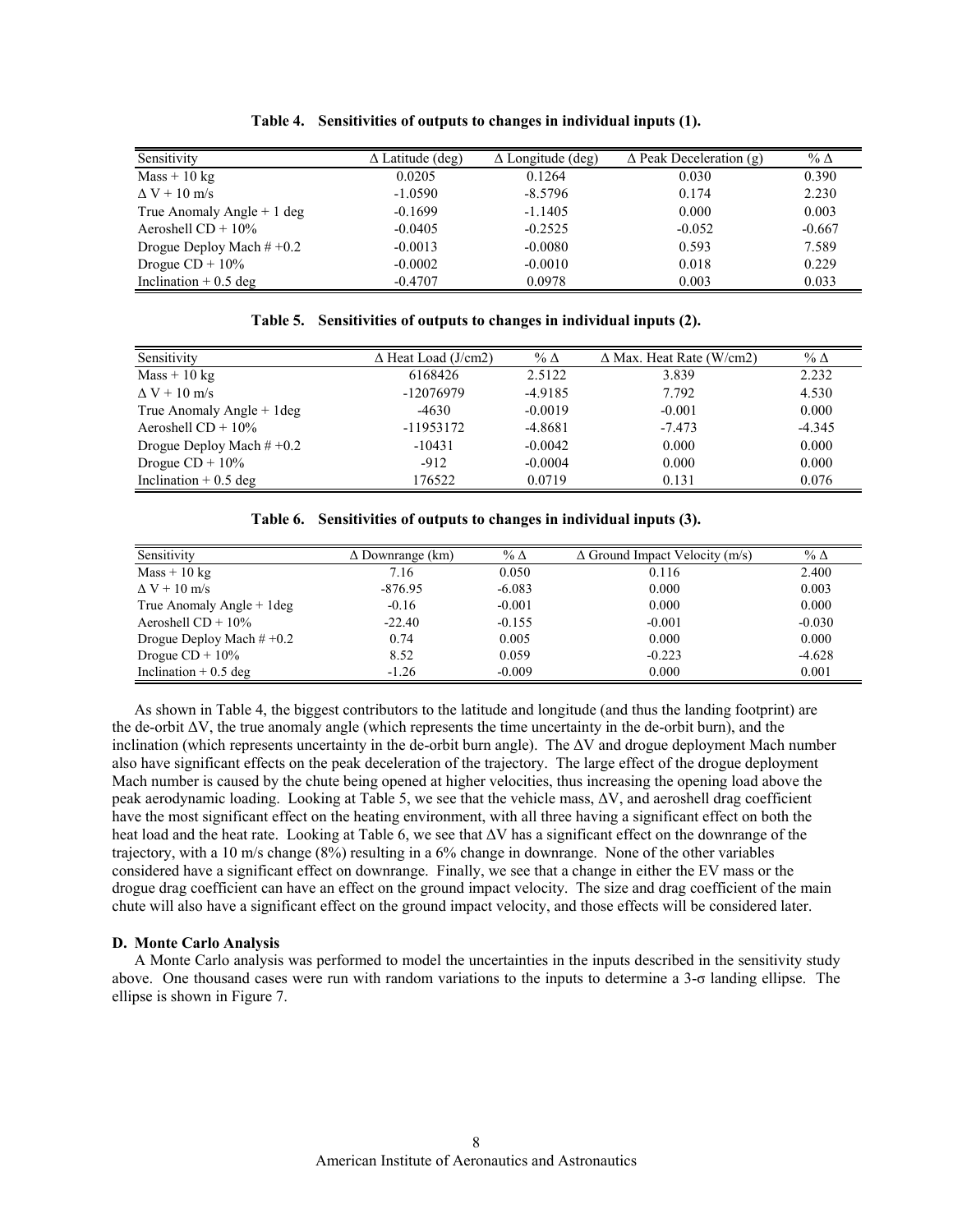

**Figure 7. Landing ellipse based on Monte Carlo analysis inside the WPA.** 

The ellipse easily fits within the boundaries of the WPA. As the fidelity of the model is increased and more inputs are dispersed (such as separating the aerodynamics into multiple flow regimes and dispersing the aerodynamic coefficients in each regime), the ellipse will grow slightly.

## **E. Parachute Study**

A trade study was performed on the main parachute to determine the optimal size to yield a desirable ground impact velocity. A cross type parachute was baselined due to its relatively low opening load factor (to minimize the shock to the mice upon inflation), it's reasonable  $C<sub>D</sub>$  (assumed to be 0.7), and its stability, with an average angle of oscillation between  $0^{\circ}$  and  $3^{\circ}$ . The resultant ground impact velocity for various nominal diameters are shown in Figure 8.



**Figure 8. Ground impact velocity for various main parachute sizes.** 

It was desired to keep the impact velocity limited to roughly 5 m/s since the shock to the mice must be mitigated. Additionally, as the parachute size grows, problems arise involving the packing and inflation of the chute. As a result, a nominal parachute diameter of 16 m was chosen as the baseline, resulting in a ground impact velocity of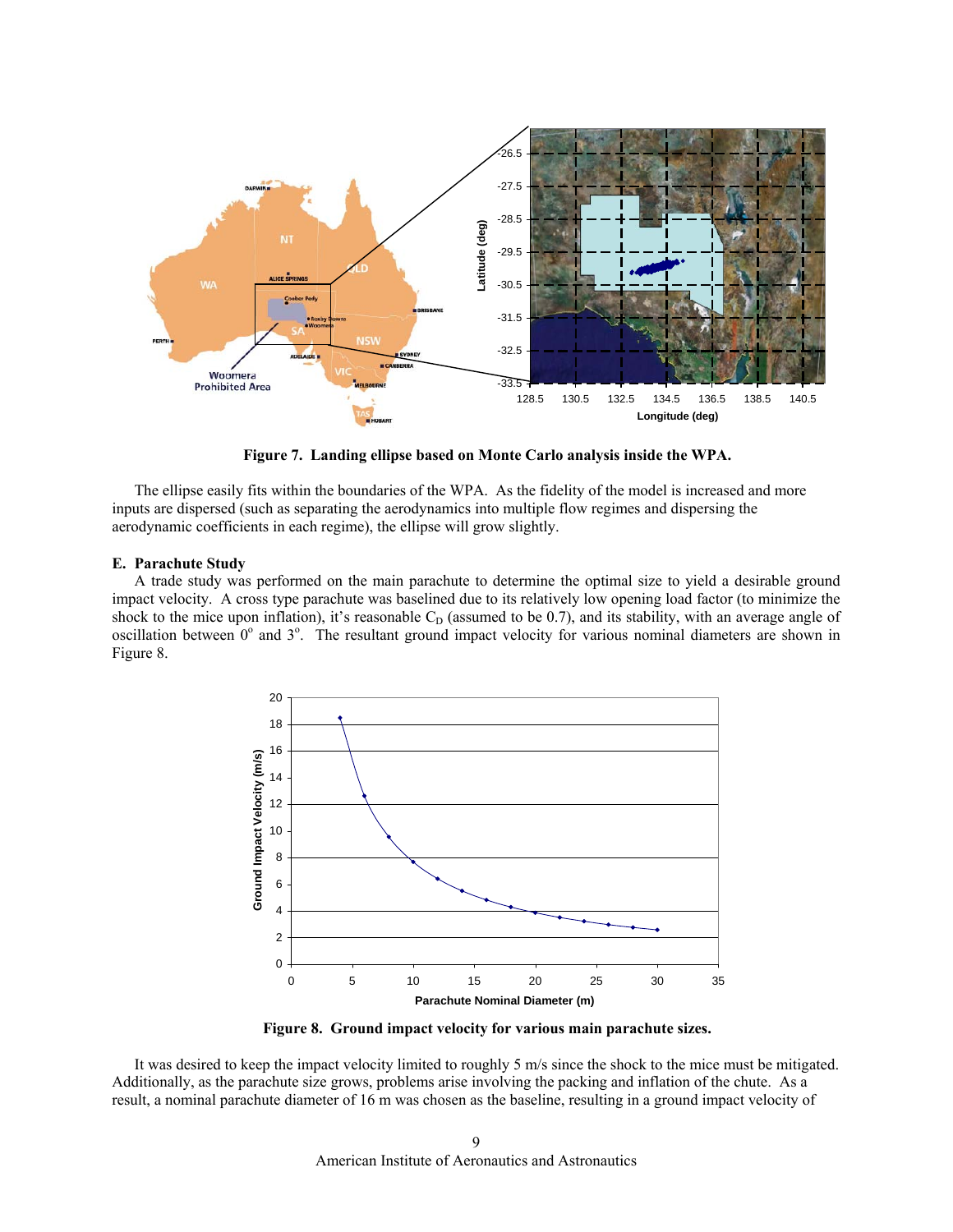roughly 4.8 m/s. For comparison, the main parachute for the Stardust mission was 7.3 m and had a ground impact velocity of roughly 4.4  $\text{m/s}^8$ . The main chute could be much smaller for Stardust compared to Mars Gravity because of the lower mass of the entry vehicle (45 kg for Stardust compared to 206 kg for Mars Gravity) and the higher parachute drag coefficient for Stardust's triconical design (1.05) compared to Mars Gravity's cross design (0.7). Despite the higher drag coefficient, the triconical design was ruled out for the Mars Gravity program because of its high opening load factor  $\sim$  1.8 compared to  $\sim$  1.2 for the cross) and its lower stability (average angle of oscillation between  $10^{\circ}$  and  $20^{\circ}$ ).

## **F. TPS Sizing**

The two TPS materials considered for this mission were sized based on the stagnation point heating estimates from POST and Figure 9 represents the mass of the resulting thermal protection systems.



**Figure 9. TPS masses for the nominal mission.** 

This sizing procedure assumes a uniform thickness of TPS based on the required thickness at the stagnation point, resulting in over-prediction of the masses. The SLA 561 TPS material is clearly the most desirable due to its significantly reduced mass compared to the other options. SLA 561 is a product of Lockheed Martin and has a reasonable amount of heritage from the landers that have been sent to Mars<sup>9</sup>. The peak heat rate obtained here is similar in magnitude to that expected for the Mars Science Laboratory<sup>10</sup> (170 W/cm<sup>2</sup> compared to 140 W/cm<sup>2</sup>), for which SLA 561 is baselined. The SLA thickness of only 2.4 centimeters also means that there should not be any unforeseen problems fitting it into the payload fairing of the Falcon I, opposed to the rather significant 6.8 cm thickness of PICA. The 6.8 cm thickness of the PICA TPS compares to approximately 4.8 cm of PICA used at the stagnation point on the Stardust capsule<sup>11</sup>. The masses shown do not include the mass of the aftshell TPS, which will be relatively low. Due to a much more benign heating environment, the aftshell TPS may be composed of multi-layer insulation (MLI) or silicon impregnated reusable ceramic ablator (SIRCA), which was used on the Pathfinder aftshell<sup>12</sup>. The pathfinder forebody TPS was also SLA 561.

### **G. Landing System**

Due to the fact that live specimens will be onboard the EV, a landed decleration attenuation system was desired to limit the shock of ground impact upon landing. Two such systems were considered: crushables and airbags. The airbag system would have significant heritage from the Mars program. To get an approximate required mass for the airbag system, an estimate was made based on the MER landing systems. A direct comparison would size the airbags to be a 30% addition onto the desired landed mass of the system<sup>13</sup>, resulting in a landing system mass of 62 kg for the Mars Gravity mission. The actual airbag system mass would almost certainly be less than that, considering that the MER lander systems could have impacted the ground at up to 12 m/s compared to the gentle 4.8 m/s experienced by the Mars Gravity EV. Also, the landing site at Woomera can be better characterized than the surface of Mars. Despite these probable reductions in mass, there will still be some significant amount of mass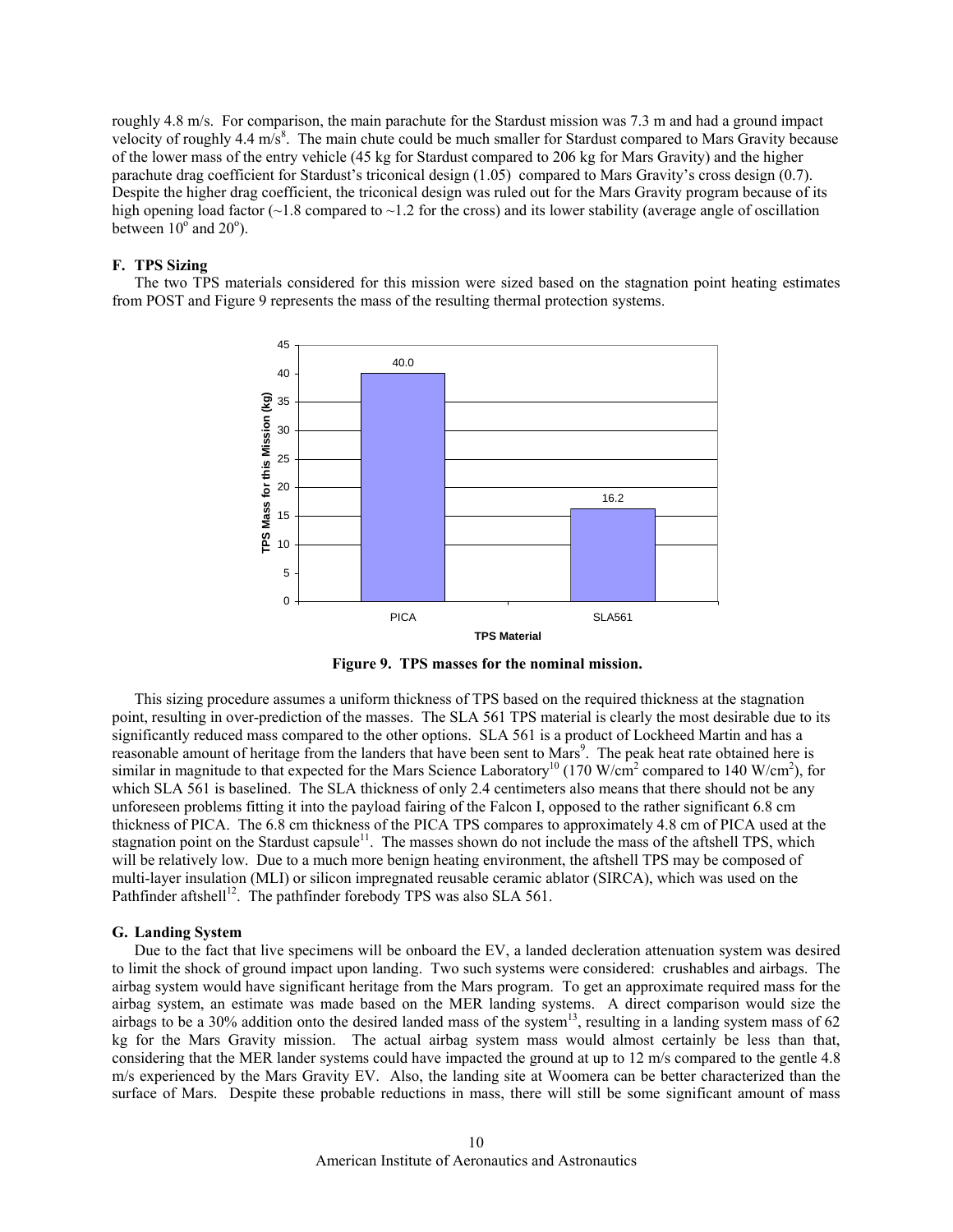regardless of the mission in the form of fill gas, fill gas tanks, and gas generator units. In addition to the relatively large mass of the system, an airbag system introduces multiple failure modes compared to crushables. There could potentially be problems jettisoning the heatshield, problems with the gas generators inflating the airbags, or airbag tears upon impact.

A crushable system was sized to determine whether it would be a lighter, simpler option. Duocel Aluminum Foam was chosen for its relatively low density  $(48 \text{ kg/m}^3)$  and relatively high crush strength  $(0.52 \text{ MPa})$ . Upon sizing the system, it was determined that a column of height 13 cm and area 298 cm<sup>2</sup> would sufficiently attenuate the impact, limiting the mice to 18 g's for a period of 0.03 seconds, which is within the science requirement 20 g's for no more than 0.04 seconds. Since the exact attitude of the capsule will not be known due to winds or other factors, it was decided that redundancy in the crushable system would be required to ensure the target g-loading. One potential solution is shown in Figure 10.



**Figure 10. Possible placement of crushable foam to ensure a benign landing.** 

In the figure, the TPS is shown as a dotted line and the blue cylinders represent the crushable aluminum foam adhered to the outside of the payload bucket. In the figure, the larger cylinder in the center of the configuration is sized to handle the landing by itself, while the outer smaller cylinders require two units to be crushed to attenuate the impact. In this fashion, an impact away from the axis of symmetry of the lander would still be acceptable. Testing would have to be performed to determine the ideal configuration for the crushable pillars. With the redundancy shown in the figure, the crushable landing system would add roughly 2.7 kg to the system.

It should be noted that one possible problem with the crushable system is its effect on vehicle CG. Since the space between where the TPS would nominally be and it's new position is filled with either air or a low density foam, the CG of this system would be moved back considerably with respect to the nose of the spacecraft. Again, a higher fidelity aerodynamics and stability assessment must be done to understand the limits on the location of the CG through all flight regimes to know that the crushables will not cause the EV to become unstable.

#### **H. De-Orbit Discussion**

A preliminary analysis was performed on the de-orbit system to determine the best type of rocket to be used. Three types of rockets were considered: cold gas thrusters, hypergolic, and solid. Considering the nominal 120 m/s ∆V required for de-orbit, the rocket equation was used to determine the approximate mass ratio (MR) required for each system. The assumed Isp's and resultant mass ratios and propellant masses are shown in Table 7.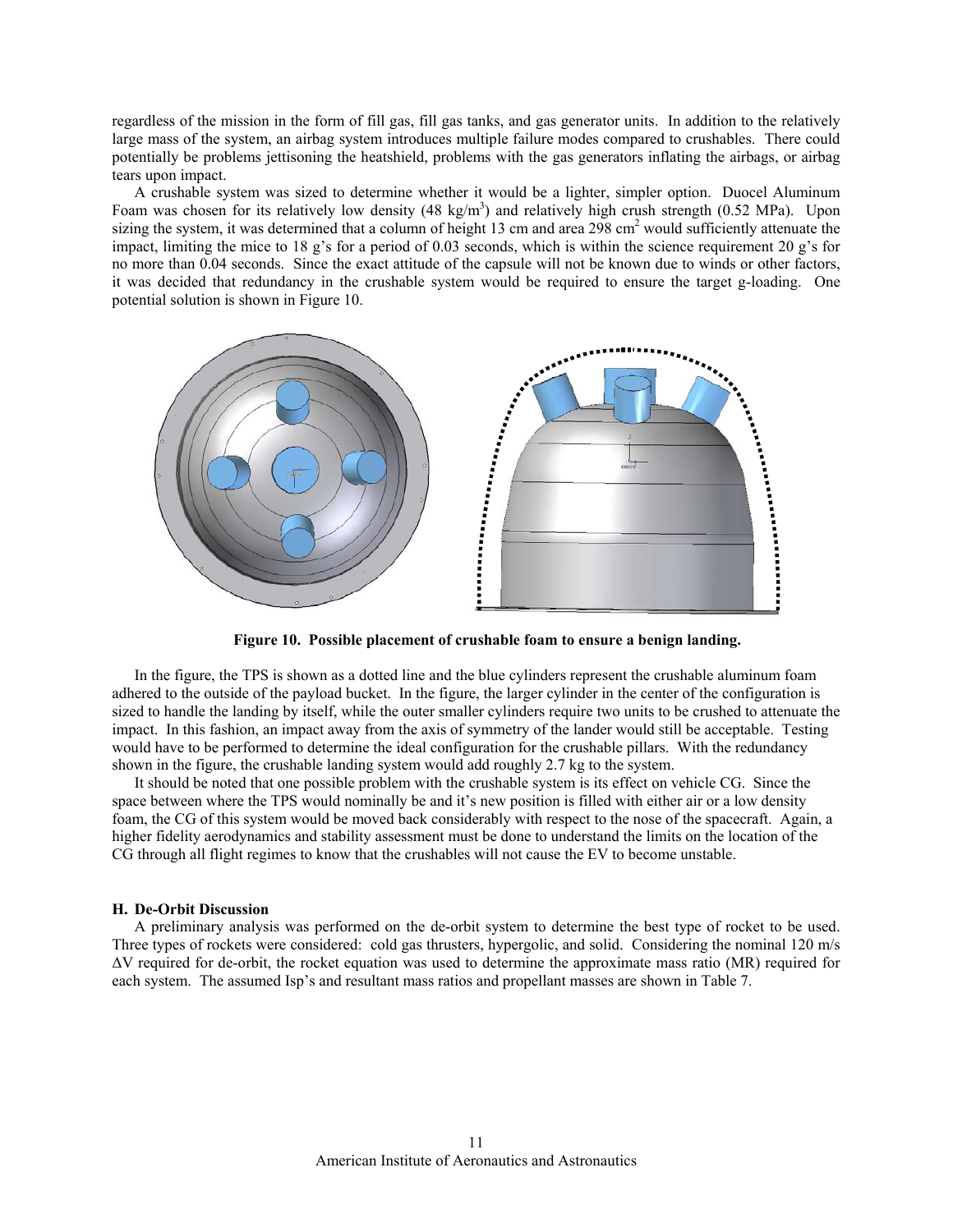|            | $\text{Isp}(s)$ | MR    | Propellant Mass (kg) |
|------------|-----------------|-------|----------------------|
| Cold Gas   | 70              | 1 191 | 65.877               |
| Solid      | 270             | 1.046 | 15.990               |
| Hypergolic | 260             | -048  | 16.619               |

**Table 7. De-orbit options.** 

As shown in the table, the cold gas option is clearly undesirable as it requires a mass ratio of 1.19. The solid and hypergolic options are fairly comparable, and both systems are very reliable. The solid rocket option is chosen as the mission baseline, however, because of the extreme toxicity of hypergols.

Due to uncertainties in the de-orbit burn, precautions must be taken to ensure the entire burn occurs in the desired direction. The Mars Gravity EV is similar to the recovery module used in the METEOR<sup>14</sup> mission and therefore a similar de-orbit sequence is utilized. Prior to de-orbiting, the attitude control system on the spacecraft bus brings the spacecraft to the desired attitude for the de-orbit maneuver. The spacecraft is then spun up to a sufficient spin rate to maintain accuracy during the burn. The burn occurs via the propulsion system on the spacecraft bus and then is de-spun to the desired spin rate for atmospheric entry to maintain stability. The EV must be de-spun to reduce its angular momentum, thus allowing aerodynamics to reduce its angle of attack before peak heating. The EV is then separated from the spacecraft bus and continues the EDL sequence.

## **IV. Conclusion**

A conceptual level analysis was performed to develop a baseline entry, descent, and landing system for the Mars Gravity Biosatellite. A static stability analysis using modified Newtonian aerodynamic coefficients was performed to compare three aeroshell concepts. The three concepts were also considered for their ability to carry out the given mission. The Discoverer capsule from the military's Corona spy satellite program of the 1950's and 60's was chosen as the baseline entry vehicle.

A three degree of freedom trajectory analysis was performed using POST, and a nominal trajectory was determined, which was a compromise between mission requirements, payload safety, and system mass. A sensitivity study was performed to determine the effect of individual inputs on the trajectory. Dispersions were placed around several inputs and a one thousand case Monte Carlo analysis was performed to obtain a 3-σ landing ellipse within the Woomera Prohibited Area in South Australia.

A cross type parachute was chosen as a baseline for its favorable opening load factor, drag, and stability, and it was sized based on a desired ground impact velocity. Several TPS materials were also considered and sized, with a baseline of SLA 561 being chosen for its favorable mass. A landing system study was performed in which the concept of airbags was compared to the concept of crushables, with crushables being chosen as the desired landing system. Finally, a preliminary analysis of the desired de-orbit system was conducted, with a solid de-orbit motor being chosen as the mission baseline.

## **V. Future Work**

With a general baseline established for the mission, future work should include a higher fidelity aerodynamic analysis for different flight regimes in which static and dynamic instabilities are addressed thoroughly through the use of a six degree of freedom trajectory model. A more in-depth Monte Carlo analysis should be performed in which dispersions are placed around more variables, making a more robust simulation. Refinements should be made to the TPS model, accounting for the fact that the TPS material can be thinner away from the stagnation point, and the TPS mass should be updated including the aftshell TPS. Once the high fidelity aerodynamic analysis has been completed, the concept of a crushable landing system should be re-addressed to ensure that it does not push the center of gravity of the vehicle far enough aft to cause an instability. A bottoms-up mass estimate should be made for the EDL system. An analysis should be performed on the mortar required to deploy the drogue parachute to ensure it does not cause the payload to exceed acceleration limits. A model should be created for ground impact to determine whether or not a landing system is necessary at all to keep accelerations within science requirements. Finally, a better modeling of the de-orbit ∆V should be performed since this is shown to be a major mission driver.